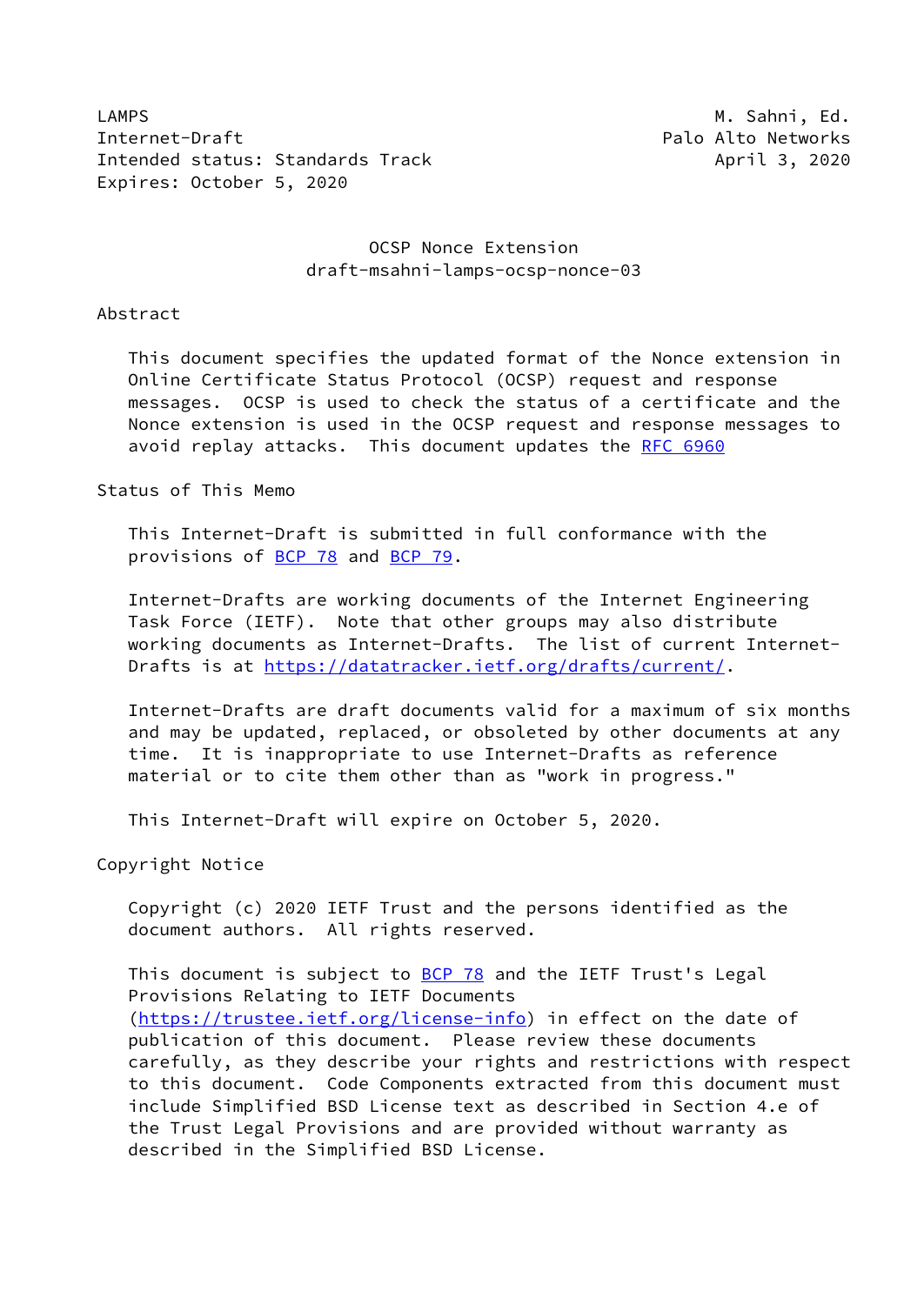<span id="page-1-1"></span>

| Internet-Draft | OCSP Nonce Extension | April 2020 |  |
|----------------|----------------------|------------|--|
|                |                      |            |  |

## Table of Contents

|                                                              |  | $\overline{2}$ |
|--------------------------------------------------------------|--|----------------|
|                                                              |  | $\overline{2}$ |
|                                                              |  | $\overline{2}$ |
|                                                              |  | $\overline{3}$ |
|                                                              |  | $\overline{4}$ |
|                                                              |  | $\overline{4}$ |
|                                                              |  | $\overline{4}$ |
|                                                              |  | $\overline{4}$ |
| 5. Changes to Appendix B. of RFC 6960                        |  | $\overline{4}$ |
| $5.1$ . Changes to Appendix B.1. OCSP in ASN.1 - 1998 Syntax |  | $\overline{4}$ |
| $5.2$ . Changes to Appendix B.2 OCSP in ASN.1 - 2008 Syntax  |  | $\overline{5}$ |
|                                                              |  | $\overline{5}$ |
| Normative References<br>6.1.                                 |  | $\overline{5}$ |
| 6.2. Informative References                                  |  | 6              |
|                                                              |  | 6              |
|                                                              |  | 6              |

### <span id="page-1-0"></span>[1](#page-1-0). Introduction

 This document updates the usage and format of the Nonce extension used in OCSP request and response messages. This extension was previously defined in the section [4.1.1 of \[RFC6960\].](https://datatracker.ietf.org/doc/pdf/rfc6960#section-4.1.1) The [[RFC6960\]](https://datatracker.ietf.org/doc/pdf/rfc6960) does not mention any minimum and maximum length of the nonce extension. Due to not having an upper or lower limit of the length of the Nonce extension, the OCSP responders that follow [\[RFC6960](https://datatracker.ietf.org/doc/pdf/rfc6960)] may be vulnerable to various attacks like Denial of Service attacks [\[RFC4732](https://datatracker.ietf.org/doc/pdf/rfc4732)], chosen prefix attacks to get a desired signature from the OCSP responder and possible evasions that can use the Nonce extension data for evasion. This document specifies a lower limit of 1 and upper limit of 32 to the length of the Nonce extension. This document updates the [\[RFC6960](https://datatracker.ietf.org/doc/pdf/rfc6960)].

#### <span id="page-1-2"></span>[1.1](#page-1-2). Terminology

 The key words "MUST", "MUST NOT", "REQUIRED", "SHALL", "SHALL NOT", "SHOULD", "SHOULD NOT", "RECOMMENDED", "NOT RECOMMENDED", "MAY", and "OPTIONAL" in this document are to be interpreted as described in [BCP](https://datatracker.ietf.org/doc/pdf/bcp14) [14](https://datatracker.ietf.org/doc/pdf/bcp14) [[RFC2119\]](https://datatracker.ietf.org/doc/pdf/rfc2119) [\[RFC8174](https://datatracker.ietf.org/doc/pdf/rfc8174)] when, and only when, they appear in all capitals, as shown here.

#### <span id="page-1-3"></span>[2](#page-1-3). OCSP Extensions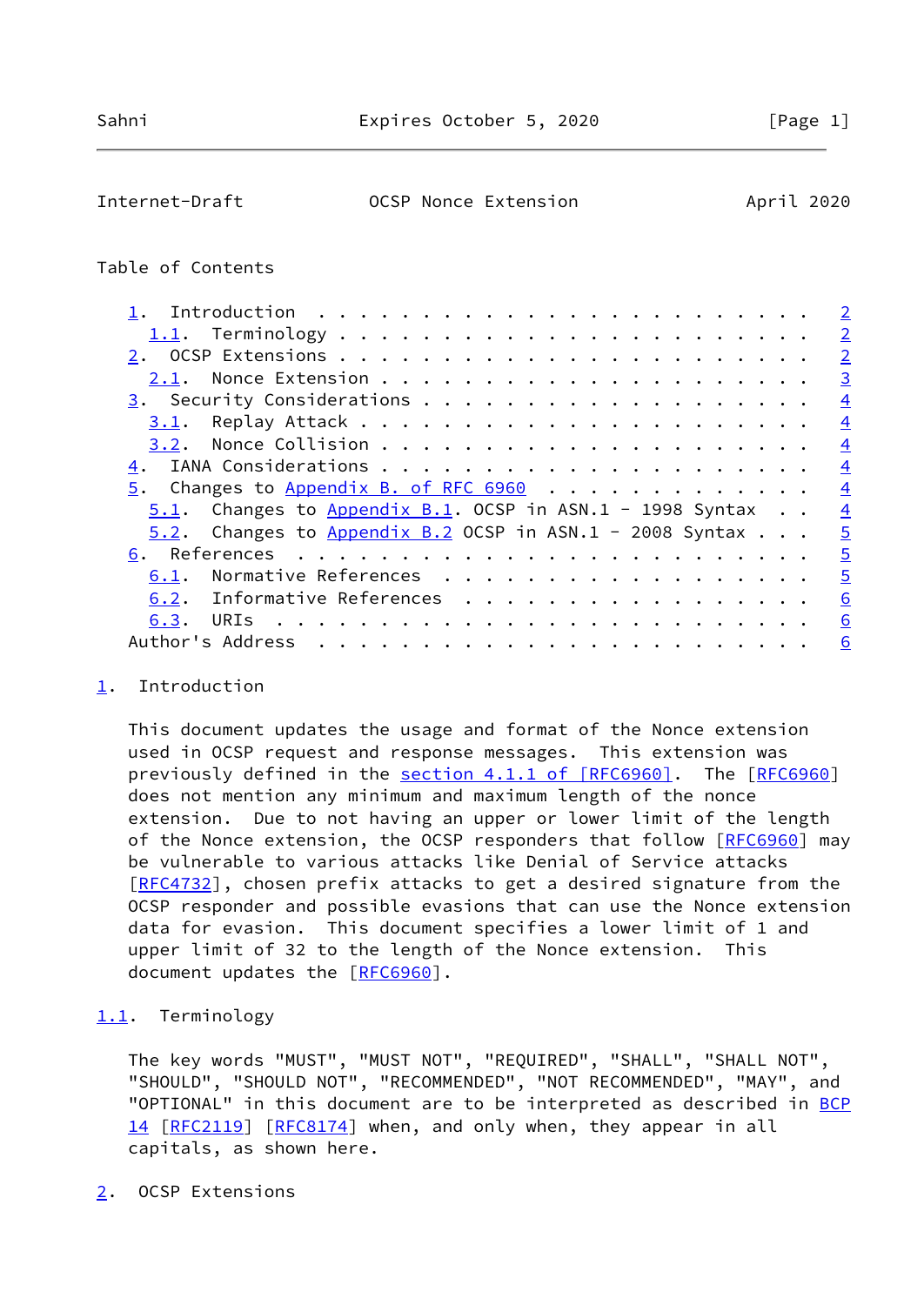The message format for the OCSP request and response is defined in the [\[RFC6960](https://datatracker.ietf.org/doc/pdf/rfc6960)]. It also defines the standard extensions for OCSP messages based on the extension model employed in X.509 version 3 certificates (see [[RFC5280](https://datatracker.ietf.org/doc/pdf/rfc5280)]). Following is the list of standard

Sahni Expires October 5, 2020 [Page 2]

<span id="page-2-1"></span>Internet-Draft OCSP Nonce Extension April 2020

 extensions that can be used in the OCSP messages by the OCSP responder and OCSP client.

- \* Nonce
- \* CRL References
- \* Acceptable Response Types
- \* Archive Cutoff
- \* CRL Entry Extensions
- \* Service Locator
- \* Preferred Signature Algorithms
- \* Extended Response Definition

 This document only specifies the new format for Nonce extension and does not change specification of any of the other standard extensions.

<span id="page-2-0"></span>[2.1](#page-2-0). Nonce Extension

This section updates the Section 4.4.1  $[1]$  $[1]$  of  $[REC6960]$  which describes the OCSP Nonce extension.

 The nonce cryptographically binds a request and a response to prevent replay attacks. The nonce is included as one of the requestExtensions in requests, while in responses it would be included as one of the responseExtensions. In both the request and the response, the nonce will be identified by the object identifier id-pkix-ocsp-nonce, while the extnValue is the value of the nonce. If Nonce extension is present then the length of nonce MUST be atleast 1 octet and can be upto 32 octets.

 A server MUST reject any OCSP request having a Nonce extension with length of more than 32 octets with the malformedRequest OCSPResponseStatus as described in section [4.2.1 of \[RFC6960\]](https://datatracker.ietf.org/doc/pdf/rfc6960#section-4.2.1)

 The minimum nonce length of 1 octet is defined to provide the backward compatibility with clients following [[RFC6960](https://datatracker.ietf.org/doc/pdf/rfc6960)]. However the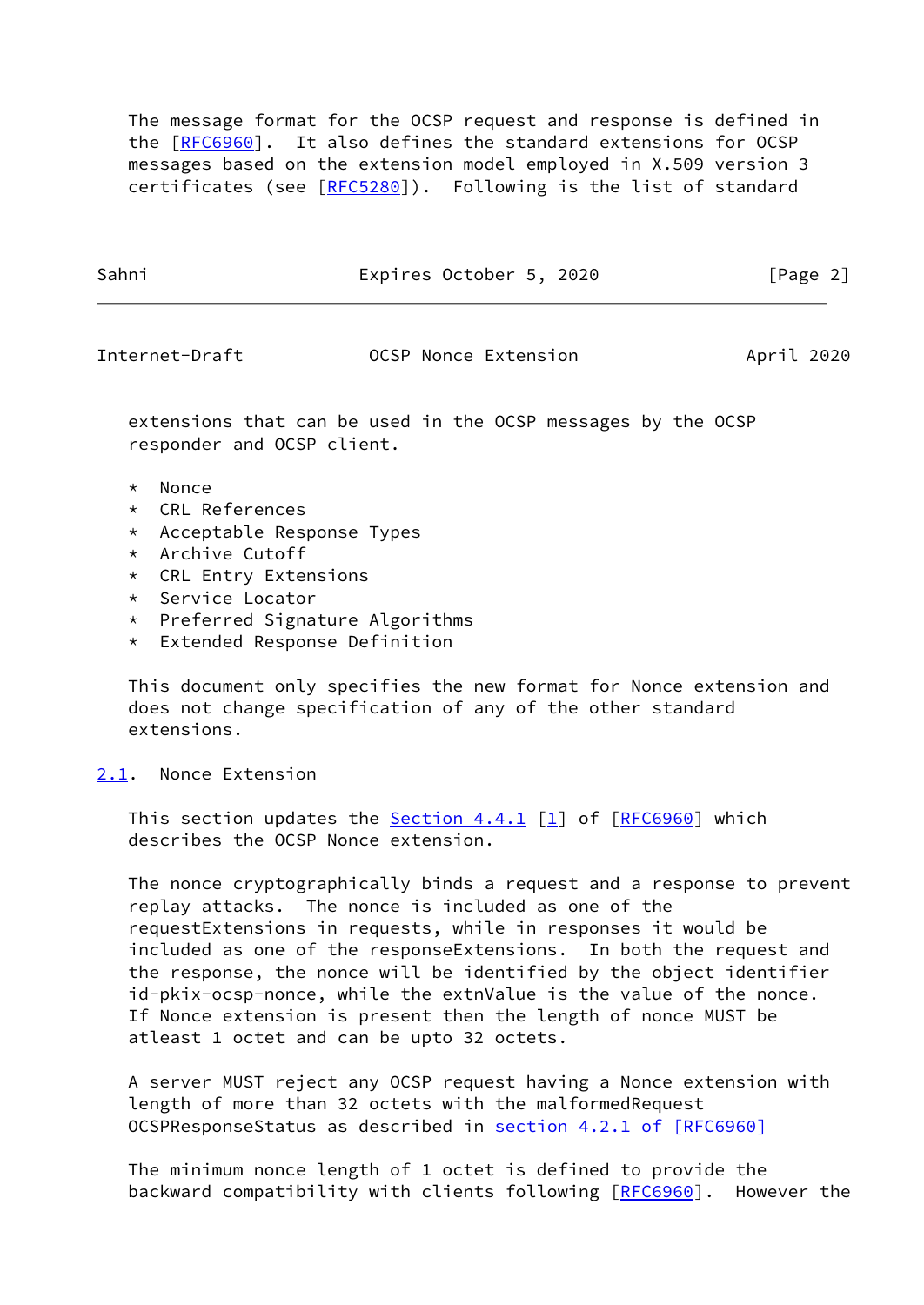newer OCSP clients MUST use length of atleast 16 octets for Nonce extension and the value of the nonce MUST be generated using a cryptographically strong pseudorandom number generator.

 id-pkix-ocsp OBJECT IDENTIFIER ::= { id-ad-ocsp } id-pkix-ocsp-nonce OBJECT IDENTIFIER ::= { id-pkix-ocsp 2 } Nonce ::= OCTET STRING(SIZE(1..32))

Sahni Expires October 5, 2020 [Page 3]

<span id="page-3-1"></span>Internet-Draft OCSP Nonce Extension April 2020

## <span id="page-3-0"></span>[3](#page-3-0). Security Considerations

 The security considerations of OCSP in general are described in the [\[RFC6960](https://datatracker.ietf.org/doc/pdf/rfc6960)]. The Nonce extension is used to avoid replay attacks during the interval in which the previous OCSP response for a certificate is not expired but responder has a changed status for that certificate. Including client's Nonce value in the OCSP response makes sure that the response is a latest response from the server and not an old copy.

# <span id="page-3-2"></span>[3.1](#page-3-2). Replay Attack

 The Nonce extension is used to avoid replay attacks. Since the OCSP responder may choose to not send the Nonce extension in the OCSP response even if the client has sent the Nonce extension in the request [\[RFC5019](https://datatracker.ietf.org/doc/pdf/rfc5019)], a man in the middle (MITM) entity can intercept the OCSP request and respond with a earlier response from the server without the Nonce extension. This can be mitigated by server using a closer nextUpdate value in the OCSP response.

## <span id="page-3-3"></span>[3.2](#page-3-3). Nonce Collision

 If the value of the nonce used by a client is not random enough, then the attacker may pre fetch responses with the predicted nonce and can replay them, thus defeating the purpose of using nonce. Therefore the client MUST use a nonce value that contains cryptographically strong randomness and is freshly generated. Also if the length of the nonce is very small e.g. 1 octet then attacker can pre fetch responses with all the possible vaule of nonce and replay a matching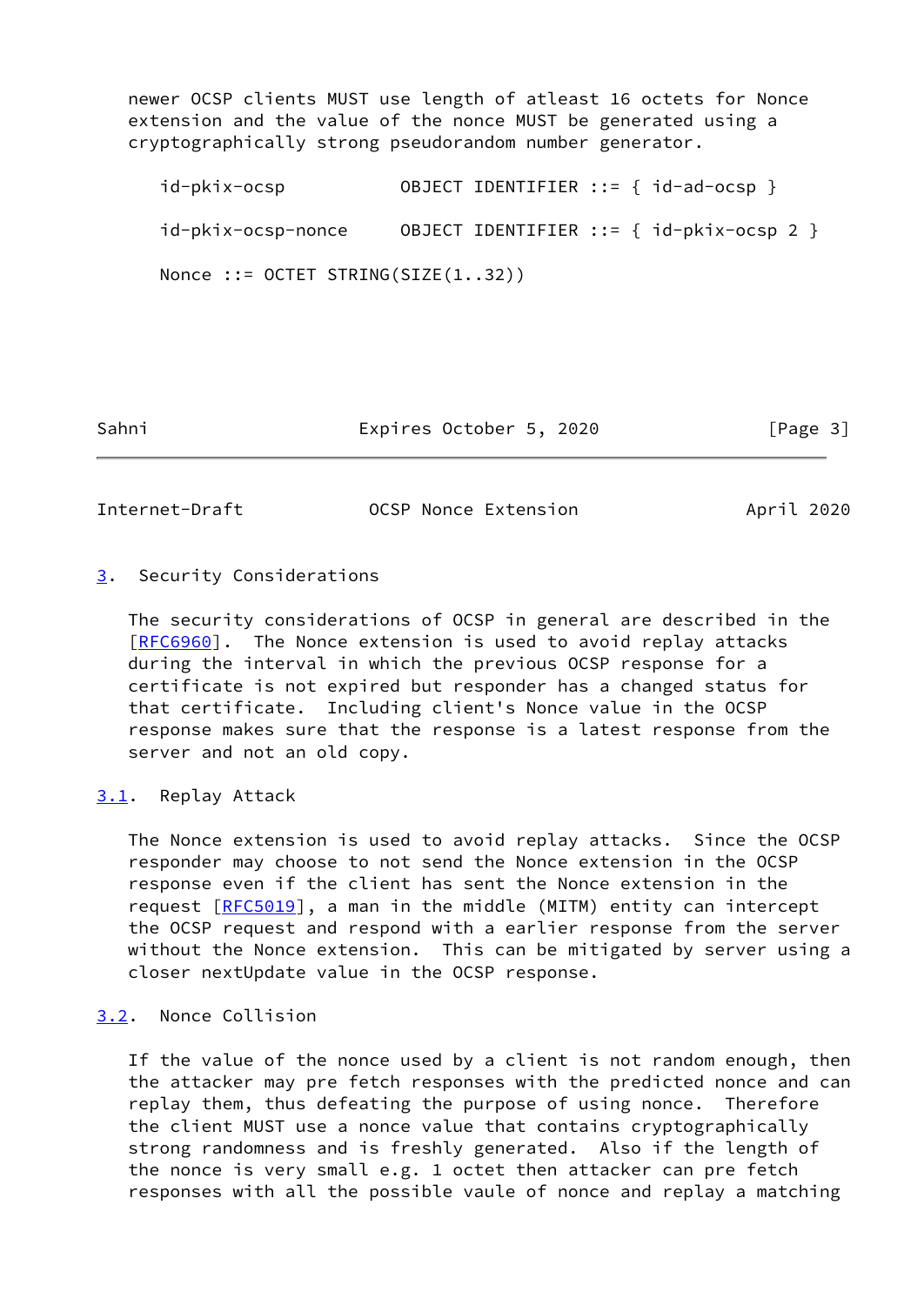nonce. A client SHOULD use 32 octets for the nonce length.

<span id="page-4-0"></span>[4](#page-4-0). IANA Considerations

 This document does not include any new media type registrations for OCSP.

<span id="page-4-1"></span>[5](#page-4-1). Changes to Appendix [B. of RFC 6960](https://datatracker.ietf.org/doc/pdf/rfc6960#appendix-B)

 This section updates the ASN.1 definitions of the OCSP Nonce extension in the Appendix B.1 and Appendix B.2 of the [[RFC6960](https://datatracker.ietf.org/doc/pdf/rfc6960)] The appendix B.1 defines OCSP using ASN.1 - 1998 Syntax and appendix B.2 defines OCSP using ASN.1 - 2008 Syntax

<span id="page-4-2"></span>[5.1](#page-4-2). Changes to Appendix B.1. OCSP in ASN.1 - 1998 Syntax

OLD Syntax:

<span id="page-4-5"></span><span id="page-4-4"></span><span id="page-4-3"></span>

| Sahni            | Expires October 5, 2020                                                                                                 | [Page 4]   |
|------------------|-------------------------------------------------------------------------------------------------------------------------|------------|
| Internet-Draft   | OCSP Nonce Extension                                                                                                    | April 2020 |
|                  | The definition of OCSP Nonce Extension is not provided in the<br>Appendix B.1 of [RFC6960] for the ASN.1 - 1998 Syntax. |            |
| NEW Syntax:      |                                                                                                                         |            |
|                  | Nonce ::= OCTET STRING(SIZE $(132)$ )                                                                                   |            |
|                  | 5.2. Changes to Appendix B.2 OCSP in ASN.1 - 2008 Syntax                                                                |            |
| OLD Syntax:      |                                                                                                                         |            |
|                  | re-ocsp-nonce EXTENSION ::= { SYNTAX OCTET STRING IDENTIFIED<br>BY $id-pkix-ccsp-nonce$ }                               |            |
| NEW Syntax:      |                                                                                                                         |            |
|                  | $re-ocsp-nonce$ EXTENSION ::= { SYNTAX OCTET STRING(SIZE(132))<br>IDENTIFIED BY id-pkix-ocsp-nonce }                    |            |
| References<br>6. |                                                                                                                         |            |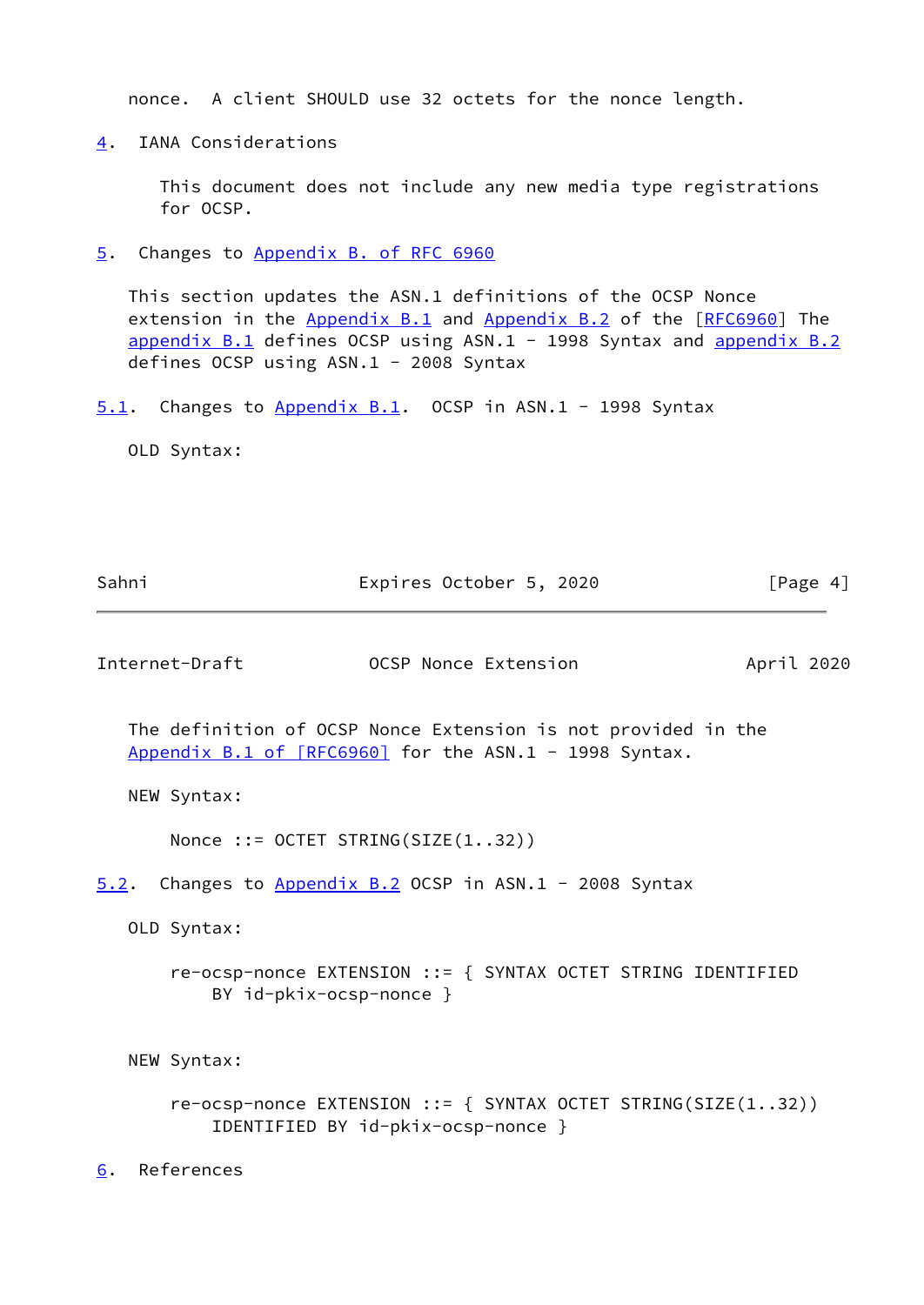#### <span id="page-5-0"></span>[6.1](#page-5-0). Normative References

- [RFC2119] Bradner, S., "Key words for use in RFCs to Indicate Requirement Levels", [BCP 14](https://datatracker.ietf.org/doc/pdf/bcp14), [RFC 2119](https://datatracker.ietf.org/doc/pdf/rfc2119), DOI 10.17487/RFC2119, March 1997, <<http://www.rfc-editor.org/info/rfc2119>>.
- [RFC8174] Leiba, B., "Ambiguity of Uppercase vs Lowercase in [RFC](https://datatracker.ietf.org/doc/pdf/rfc2119) [2119](https://datatracker.ietf.org/doc/pdf/rfc2119) Key Words", DOI 10.17487/RFC8174, [RFC 8174](https://datatracker.ietf.org/doc/pdf/rfc8174), [BCP 14](https://datatracker.ietf.org/doc/pdf/bcp14), May 2017, [<https://www.rfc-editor.org/info/rfc8174](https://www.rfc-editor.org/info/rfc8174)>.
- [RFC5280] Cooper, D., Santesson, S., Farrell, S., Boeyen, S., Housley, R., and W. Polk, "Internet X.509 Public Key Infrastructure Certificate and Certificate Revocation List (CRL) Profile", [RFC 5280,](https://datatracker.ietf.org/doc/pdf/rfc5280) DOI 10.17487/RFC5280, May 2008, <[https://www.rfc-editor.org/info/rfc5280>](https://www.rfc-editor.org/info/rfc5280).
- [RFC6960] Santesson, S., Myers, M., Ankney, R., Malpani, A., Galperin, S., and C. Adams, "X.509 Internet Public Key Infrastructure Online Certificate Status Protocol - OCSP", [RFC 6960,](https://datatracker.ietf.org/doc/pdf/rfc6960) DOI 10.17487/RFC6960, June 2013, <[https://www.rfc-editor.org/info/rfc6960>](https://www.rfc-editor.org/info/rfc6960).

| Sahni | Expires October 5, 2020 | [Page 5] |
|-------|-------------------------|----------|
|       |                         |          |

<span id="page-5-2"></span>Internet-Draft OCSP Nonce Extension April 2020

# <span id="page-5-1"></span>[6.2](#page-5-1). Informative References

- [RFC4732] Handley, M., Ed., Rescorla, E., Ed., and IAB, "Internet Denial-of-Service Considerations", [RFC 4732](https://datatracker.ietf.org/doc/pdf/rfc4732), DOI 10.17487/RFC4732, December 2006, <[https://www.rfc-editor.org/info/rfc4732>](https://www.rfc-editor.org/info/rfc4732).
- [RFC5019] Deacon, A. and R. Hurst, "The Lightweight Online Certificate Status Protocol (OCSP) Profile for High-Volume Environments", [RFC 5019](https://datatracker.ietf.org/doc/pdf/rfc5019), DOI 10.17487/RFC5019, September 2007, [<https://www.rfc-editor.org/info/rfc5019](https://www.rfc-editor.org/info/rfc5019)>.

# <span id="page-5-3"></span>[6.3](#page-5-3). URIs

<span id="page-5-4"></span>[1] <https://tools.ietf.org/html/rfc6960#section-4.4.1>